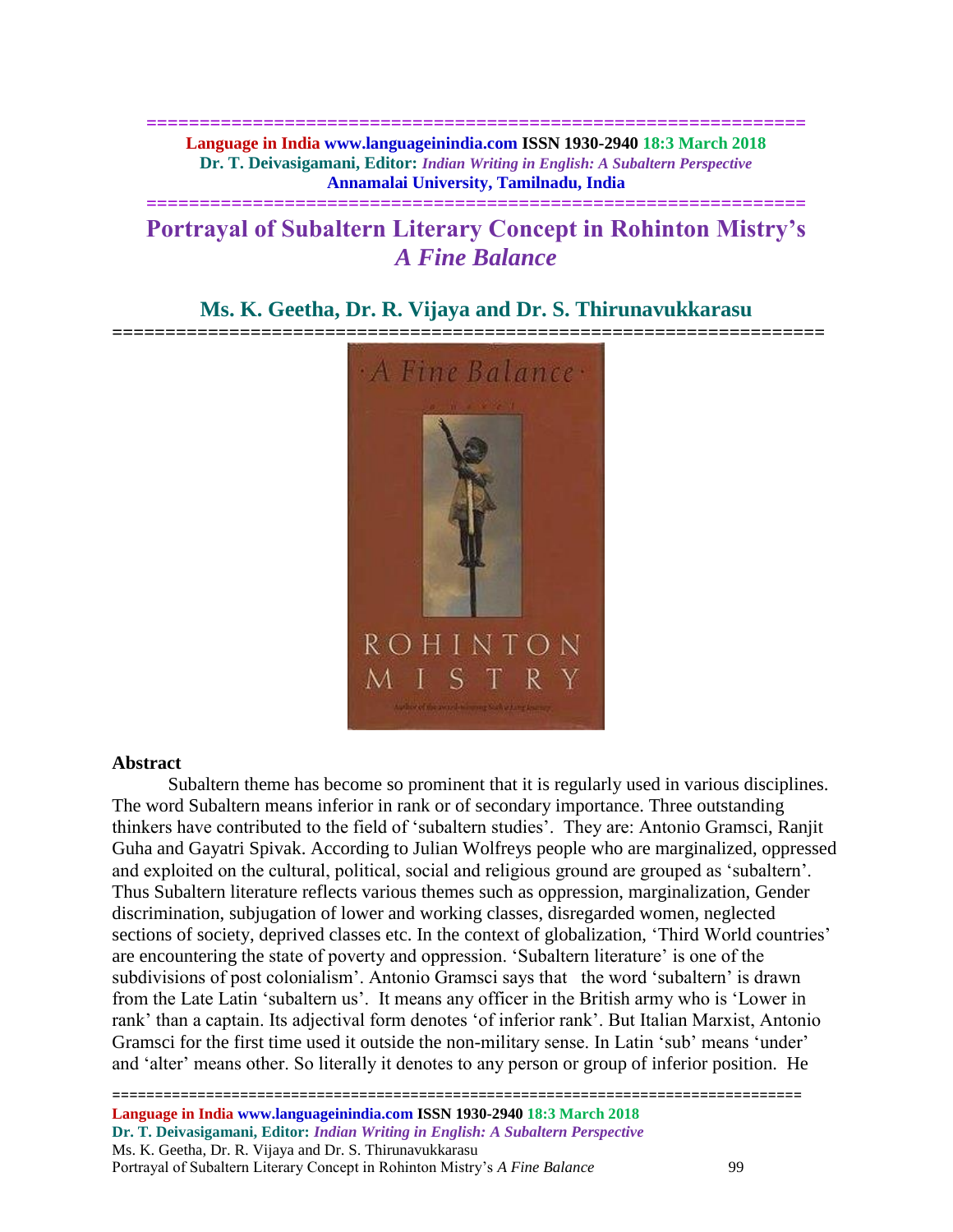refers to any person or group of inferior rank and station, whether because of race, class, gender, ethnicity or religion. Gramsci stressed the connotation of this expression in terms of Gender, Class, Caste, Race, and culture. Gayatri Spivak includes a new dimension to the term 'subaltern'. She includes the colonized people, oppressed generations, working classes, blacks and muted women in the category of 'subaltern people'. B.K. Das opines that Gayatri Spivak has expanded the meaning of 'subaltern' to those who were treated with hardship especially those who got suppressed because of their gender. She laid the stress on gendered subaltern-that is-woman who was doubly oppressed by colonialism and particularly in the Third World countries.

#### **Rohinton Mistry**

Rohinton Mistry is one of the internationally acknowledged writers and his works have won international accolades. Canada based, Rohinton Mistry is the author of three novels and a short story-collections set amidst the closely knit and isolated Parsi community in Bombay. His writings bear a social purpose. He is one of the prominent writers of the post-colonial era. His novels deal with the theme of exploitation based on the political, economic and social aspects stressing 'the evil of untouchability'- mostly found to be in practice among the Hindus of our country. Rohinton Mistry attempted his best to voice the cruelty and oppression experienced by these muted untouchables in his novel *A Fine Balance*. The novel exposes class and caste disparities of Indian society which also mirrors a visual rendering of those who endure its inequities. This paper attempts to discuss the portrayal of subaltern concept in *A Fine Balance*

**Keywords**: Rohinton Mistry, Subaltern, post colonialism, marginalized, oppressed, exploited, untouchability.

#### **Introduction**

Untouchability has been practiced in India since time immemorial. This social evil is in vogue even today. Rohinton Mistry attempted his best to voice the oppression experienced by the untouchables in his novel *A Fine Balance*. In this novel he talks about "chamirs" who are born into a leather making chamirs family. The high caste people treat them in a brutal manner. The inhumanity of the upper caste people is portrayed by Mistry.

#### *A Fine Balance*

The character Sita was stoned for walking on the upper caste side of the road. Gambir had molten lead poured into his ears because he ventured within the range of the temple while prayers were on. Dayaram did not follow the agreement to plough a land lord's field and he had to face an ugly, indecent treatment. Dhiraj negotiated in advance with Pandit about the wages. Pandit got irritated and leveled a false charge against him. He accused of Dhiraj poisoning his cows and had him hanged. Untouchability is a sin, it denigrates not only Hindu religion but the entire Indian society. Rohinton Mistry says, 'What is this disease?' you may ask. This disease is ravaging us for centuries, denying dignity to our fellow human beings. This disease must be purged from our society, from our hearts and from our minds. No one is untouchable, for all children are children of the same GOD. Remember what Gandhiji says, that untouchability poisons Hinduism as a drop of Arsenic poisons milk'.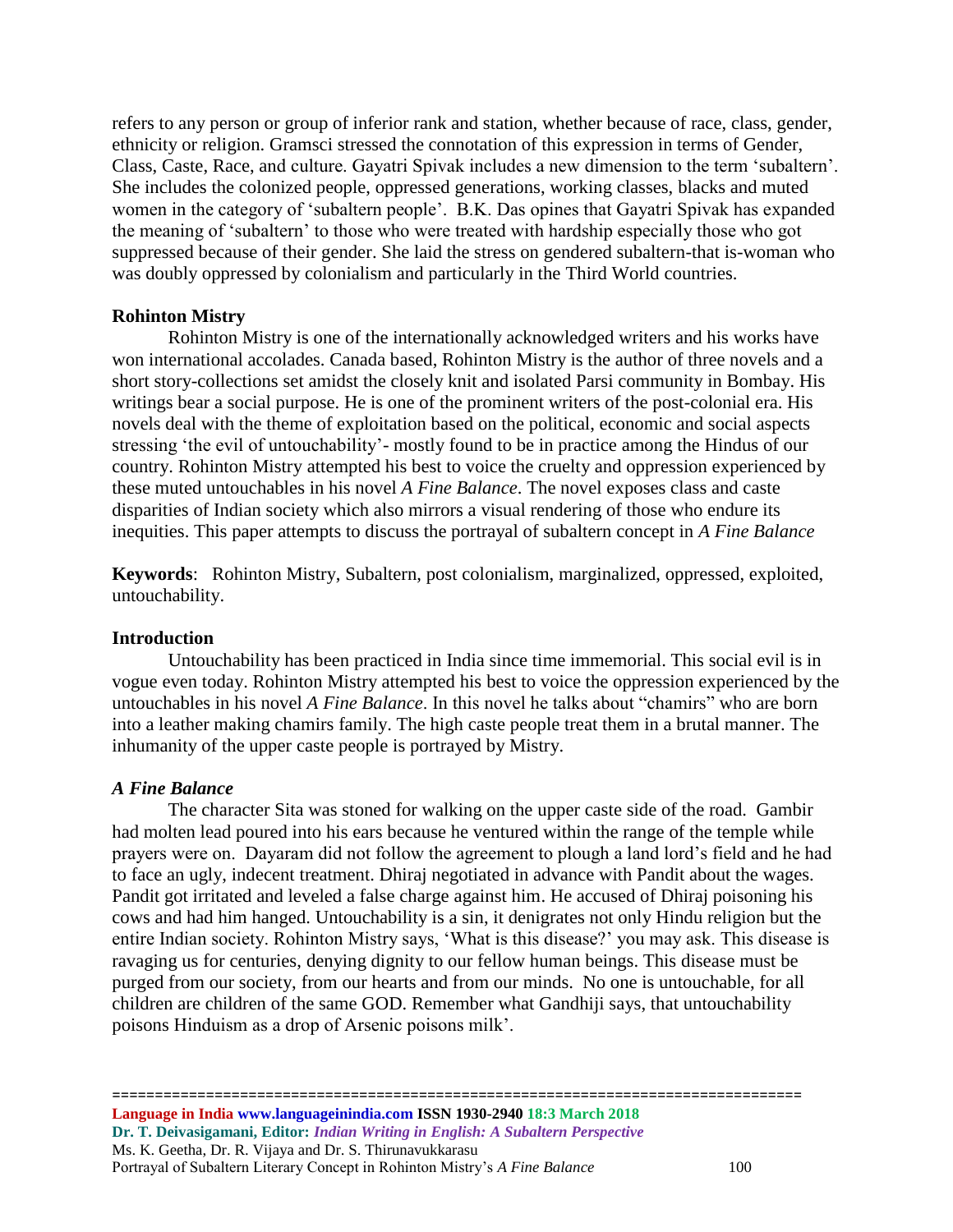#### **The Story**

We find four characters. Dina and Mameck are Parsees. Shiva and his nephew Omprakash are tailors. The pathetic condition of the tailors is described here. The ancestors of these tailors were in fact 'Chamirs' or 'MOCHIS'. The caste violence made Dukhi, a Mochi and grandfather of Omprakash and father of Ishvar compelled to escape to the town nearby. There they learnt the dexterities of tailoring in the town. The physical displacement to the city made them happy. After some time, they desired to return to their village with enough money they had earned. The father of Ishvar who was doing unclean work cherished seeing a better life of Ishvar and Narayan. He left his children at the custody of Ashraf, his Muslim friend. Ashraf was kind enough to take them as apprentices in his tailoring sector. Dukhi Mochi said sarcastically, "at least my Muslim friend treated me better than my Hindu friends".

During a very difficult situation Ishvar and Narayan saved Asaraf's shop saying that they were the owners. After returning to his village Narayan started a tailoring shop of his own and became successful. He constructed a house, got married and became the father of a son and two daughters. Narayan's business was good until an election was declared by a land lord, Thakar who had killed the parents of Omprakash. An atrocity on the lower caste was on the rise. They were not allowed to continue their education. Ishwar and Narayan were beaten up as they entered into a school. Dukhi approached Pandit Lalluram a Brahmin priest and pleaded for justice. The untouchables innocently believed that Lalluram was impartial and he was a Daniel in his judgement. But they were shocked to see the true face of Lalluram. He proved himself an unmannered, crooked fellow who would never support an untouchable. Dukhi got frustrated and said, "government passes new laws, says no more untouchability, yet everything is the same. The upper caste bastards still treat us worse than animals…".

The untouchables were neither permitted to use the village well nor permitted to enter the temple. The women folk were also exploited by the high caste people. Rupa, wife of Dukhi was sexually exploited by the gardener of the Zamindhar. She was accused of stealing the fruits and milk from the upper caste families to feed her children. Rohinton Mistry wonders at the dual standard of the Upper caste Hindus. They call them untouchables but don't hesitate to exploit the downtrodden. Even the local body elections were not conducted in a fair way. The land lord's men filled up the blank ballots and deprived them of their voting rights.

Prakash's father and his two children were killed. Ishver and Omprakash went to the police station to prefer a complaint. The sub-inspector was rough and unsympathetic. He said, "What kind of rascality is this? Trying to fill up the 'FIR' with lies? You filthy achoot caste are always out to make troubles! Get out before we charge you with public mischief." Every stage is a challenge to the untouchables. They went to the village in search of a bride for Omprakash. Unfortunately, they were cheated and victimized by the high caste villains. Under the stream of 'free vasectomy programme' the innocent untouchables were cheated and maltreated.

#### **Conclusion**

The theme of subaltern literature is oppression and exploitation of the weak and under privileged. Rohinton Mistry, a booker Prize winner gives a heartrending picture of man's barbaric inhumanity towards another man.

================================================================================= **Language in India www.languageinindia.com ISSN 1930-2940 18:3 March 2018 Dr. T. Deivasigamani, Editor:** *Indian Writing in English: A Subaltern Perspective* Ms. K. Geetha, Dr. R. Vijaya and Dr. S. Thirunavukkarasu Portrayal of Subaltern Literary Concept in Rohinton Mistry's *A Fine Balance* 101